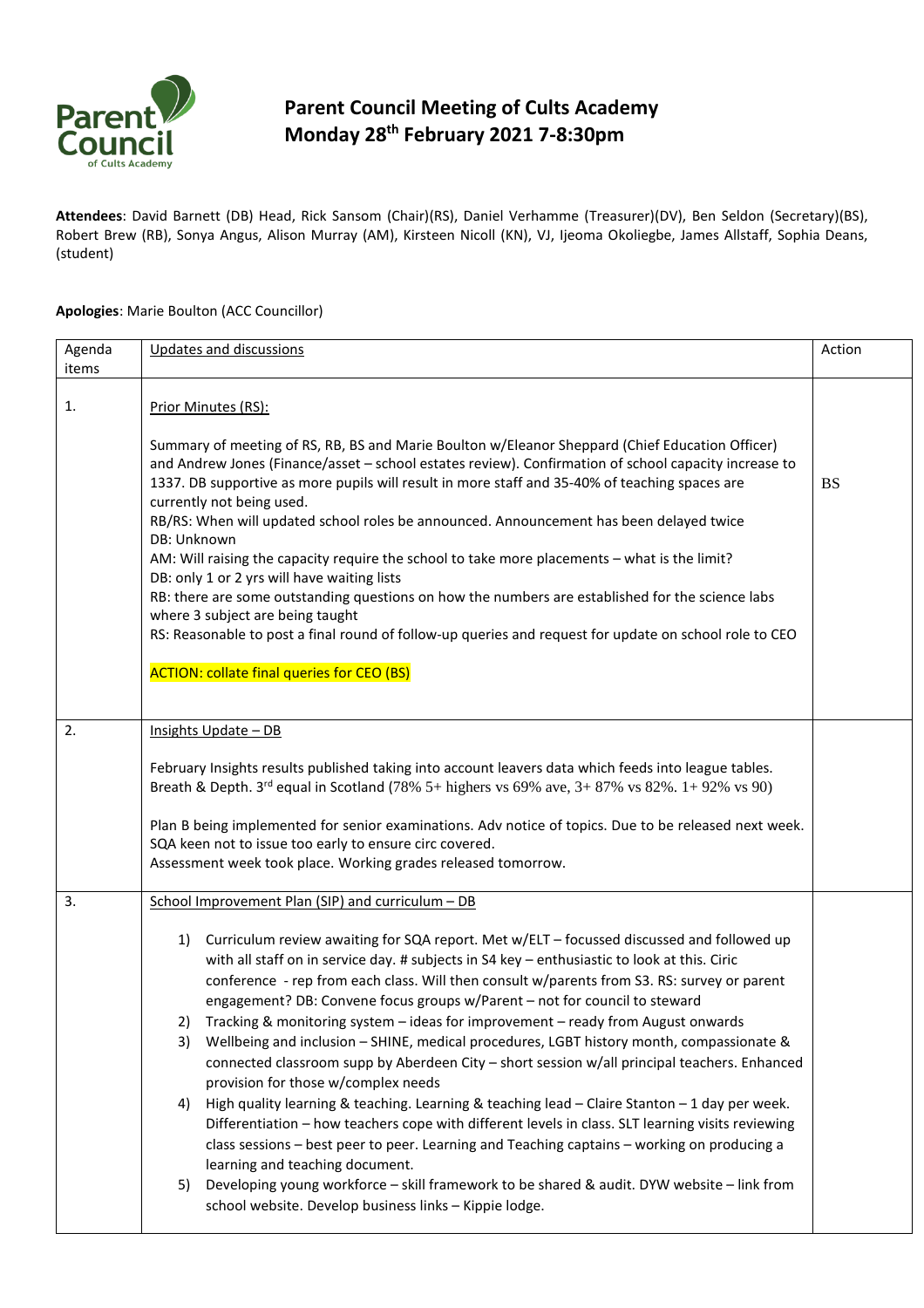|    | RS: # or % of students w/mentors?                                                                                                                |           |
|----|--------------------------------------------------------------------------------------------------------------------------------------------------|-----------|
|    | DB: targeted approach w/specialist group (~12-20)                                                                                                | <b>BS</b> |
|    | <b>ACTION: Link to SIP-(BS)</b>                                                                                                                  |           |
|    | https://cults-academy.aberdeen.sch.uk/wp-content/uploads/2022/02/Cults-Academy-SQUIP-2021-                                                       |           |
|    | 2022.pdf                                                                                                                                         |           |
| 4. | General Update: (DB)                                                                                                                             |           |
|    | No longer require face covering in class pupils & staff. Personal choice. Mixed response. Few reminders<br>to wear in transition                 |           |
|    | Assemblies now allowed. House Assemblies underway w/face coverings. Sophia welcomed being able<br>to speak to house.                             |           |
|    | Adult physical distancing still taking place restricting # in staffroom.                                                                         |           |
|    | Expecting updated guidance soon.                                                                                                                 |           |
|    |                                                                                                                                                  |           |
|    | 2 staff off w/Covid. Worst was 21 absences tailing off to 17 in first week. 11 pupils off today 0.1%                                             |           |
|    | S3 parents engaged on potential residential trip 'Activities week' - 3rd years have missed out in S1/S2<br>due to lockdown. 97% supportive.      |           |
|    | Planning for full school Sports Day in summer.                                                                                                   |           |
|    | S6 leaver event being planned - info soon - beginning of June @ end of Exams. Ardoe House.                                                       |           |
|    | Staffing update - extra deputy head                                                                                                              |           |
|    | Currently 3 DHT - most schools of CA size have 4 - formula says 4.                                                                               |           |
|    | Advert placed. Allows more areas to be covered - no one has learning for sustainability covered.                                                 |           |
|    | Improved coverage of existing areas - more quality time. Getting from good to vgood to excellent                                                 |           |
|    | Parents can be involved in interview process - details to be circulated ACTION (RS)                                                              | <b>RS</b> |
|    | 4 parents indicated interest but could not make the work day commitment - RS participated as parent<br>rep.                                      |           |
|    | AM: what is learning for sustainability?                                                                                                         |           |
|    | DB: curriculum to include sustainability - eco issues - climate change.                                                                          |           |
|    | Accounts: (DV)                                                                                                                                   |           |
|    | Funds: prior years contribute to Dee Bleakly. Agreed to contribute £800 to total bill.                                                           |           |
|    | AOB:                                                                                                                                             |           |
|    | DV: pleased to see S1 class contributing to transport corridor                                                                                   |           |
|    | AM: council have setup ASN parent outreach - Alison is contact point for policies / comms (parent but<br>not Cults Rep). Share in weekly updates |           |
|    | RS: attendance level through COVID brilliant - doing something right!                                                                            | DB        |
|    | DV: fairtrade school application? Being considered by Cults Academy?                                                                             |           |
|    |                                                                                                                                                  |           |